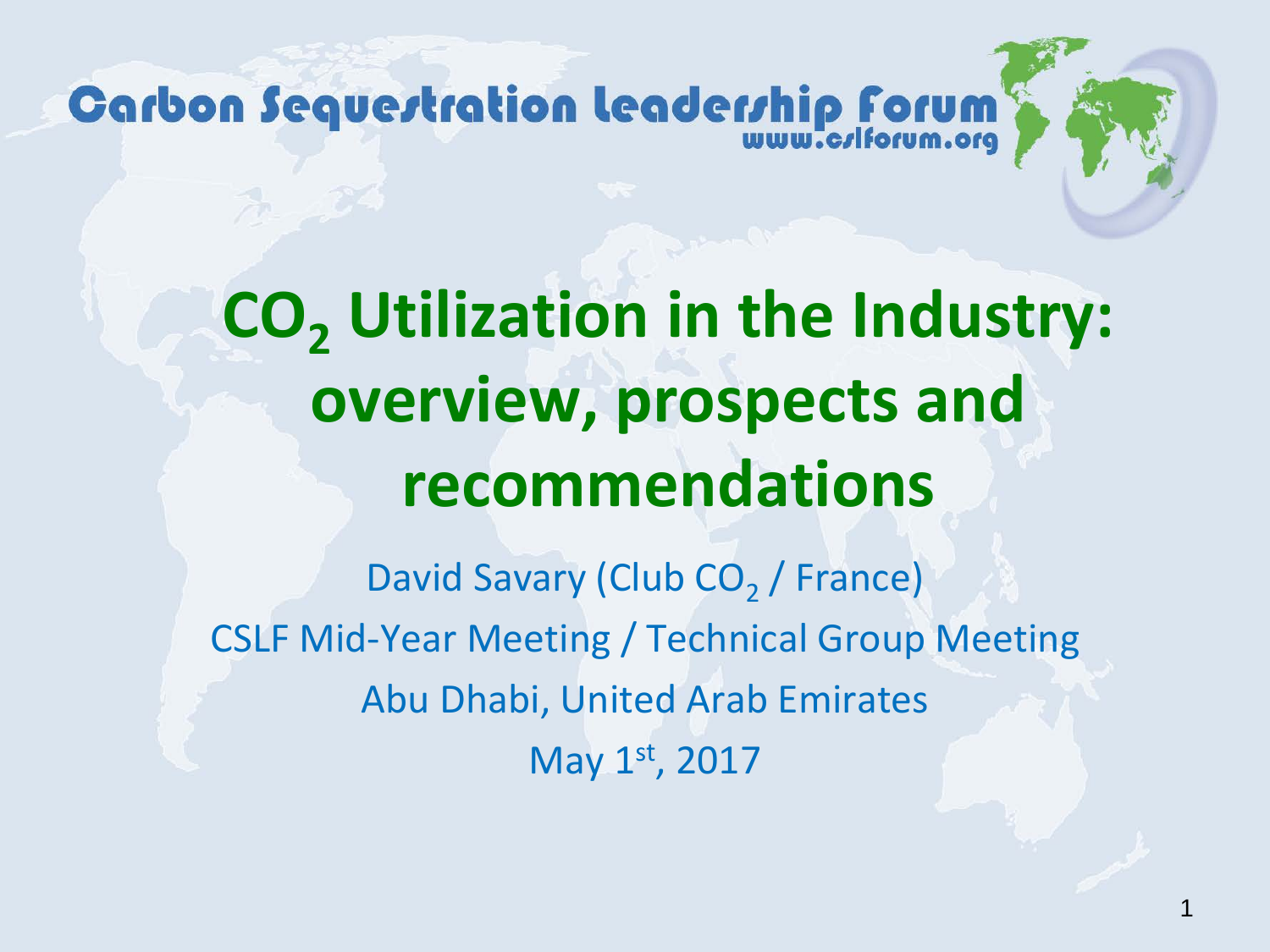

1. Brief review of  $CO<sub>2</sub>$  Utilization technologies

G

- 2. Current actions of Club  $CO<sub>2</sub>$ 's French  $CO<sub>2</sub>$  Utilization Working Group
- 3. Conclusions and recommendations of the  $2^{nd}$  CO<sub>2</sub> Utilization Workshop (Lyon, France, Oct. 21<sup>st</sup> 2016)
- 4. Prospects and challenges of the  $CO<sub>2</sub>$  Utilization: focus on Mission Innovation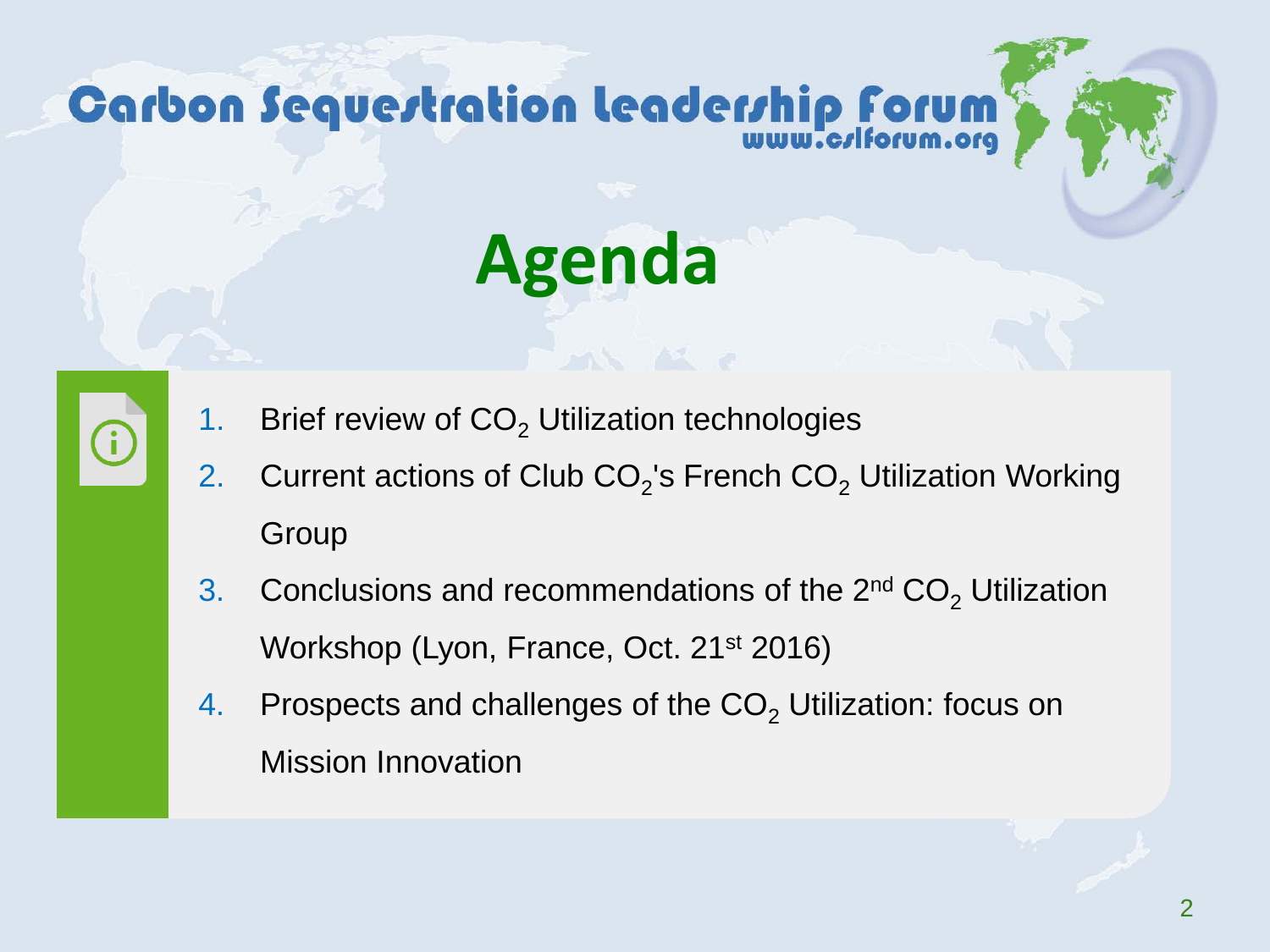### **1. Brief Review of CO<sub>2</sub> Utilization Technologies**

#### **Definitions**

- $CO<sub>2</sub>$  Utilization:
	- Genuine utilization of CO<sub>2</sub>, diluted, partially concentrated or highly purified, depending on the utilization processes
	- Based on **physical**, **chemical** or **biological** processes (Detailed hereafter)
- $CO<sub>2</sub>$  Valorization: giving added-values to the Utilization (a step forward):
	- CO2 Valorization addresses the three pillars of **Sustainable Development**.
	- $-$  **An environmental value**: by avoiding CO<sub>2</sub> emissions, limiting fossil fuel and raw materials requirements and improving the carbon footprint of products,
	- **An economic value** with strong and reliable business models. Could be a way to deploy circular economy.
	- A societal value, by protecting human health (mitigation of CO<sub>2</sub> emissions and other pollutants) and developing employment.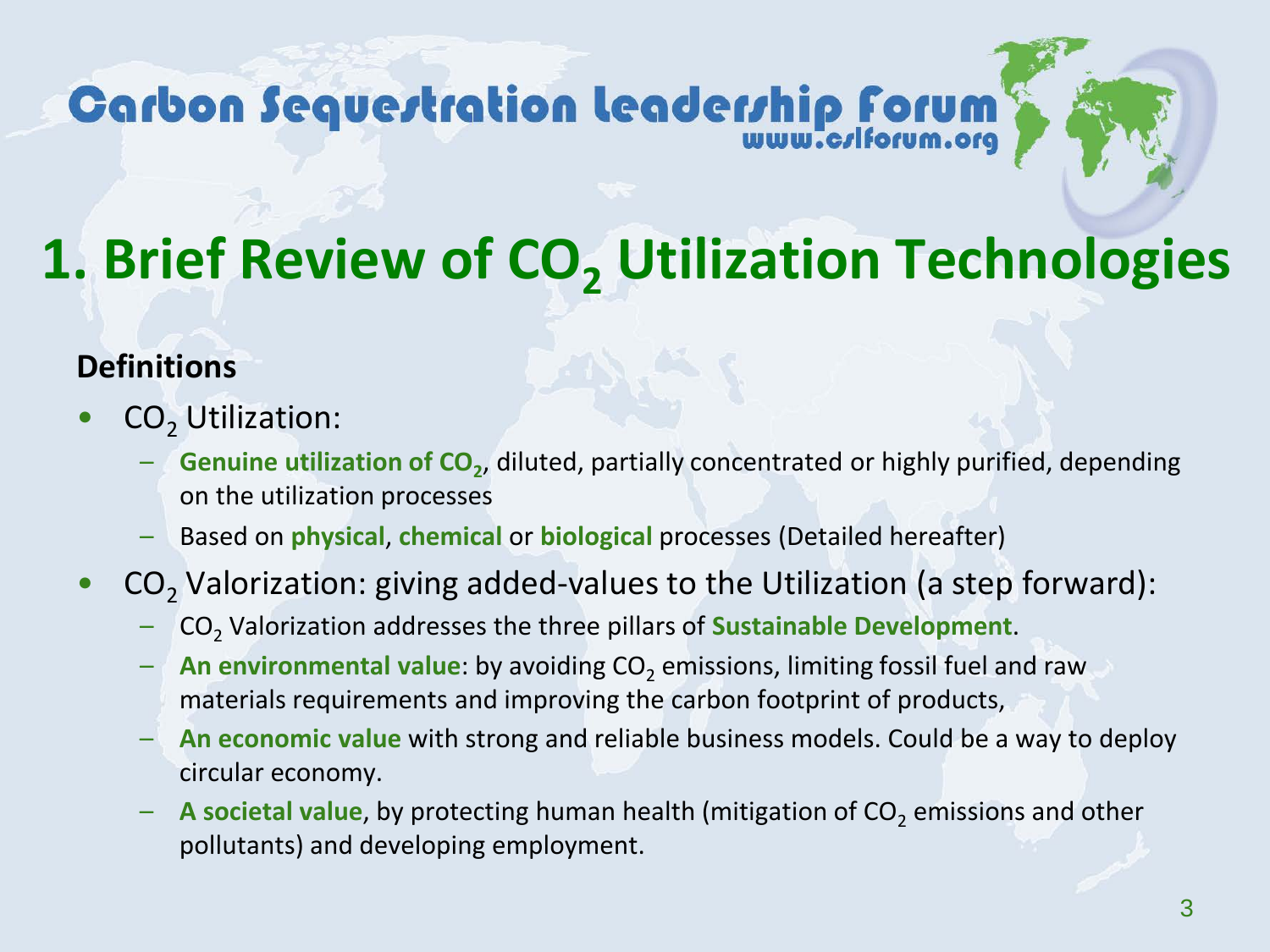### **1. Brief Review of CO<sub>2</sub> Utilization Technologies**

#### **Processes**

- **Physical CO2 Utilization routes**:
	- EOR, EGR,  $CO<sub>2</sub>$ -Fracturing for Hydrocarbon Recovery,
	- $CO<sub>2</sub>$ -Assisted geothermal (cf. "Task Force on Utilization Options for CO2: Phase 2 Report")
- **(Mineral and Organic) Chemical CO2 Utilization routes:**
	- Reduction of C,
	- Functionalization,
	- Mix reduction/functionnalization (« diagonal approach ») with catalysts
- **Biological CO2 Utilization routes:**  utilization of organisms to convert  $CO<sub>2</sub>$  into chemicals (microalgae, bacteria,…)



*Source : Blondiaux, "Recyclage du CO2 : une alternative à la pétrochimie pour la synthèse de molécules azotées", 2015*

4 *Adapted from Cantat et al., "A Diagonal Approach to Chemical Recycling of Carbon Dioxide: Organocatalytic Transformation for the Reductive Functionalization of CO2", Angew. Chem. Int. Ed. 2012, 51, 187 –190*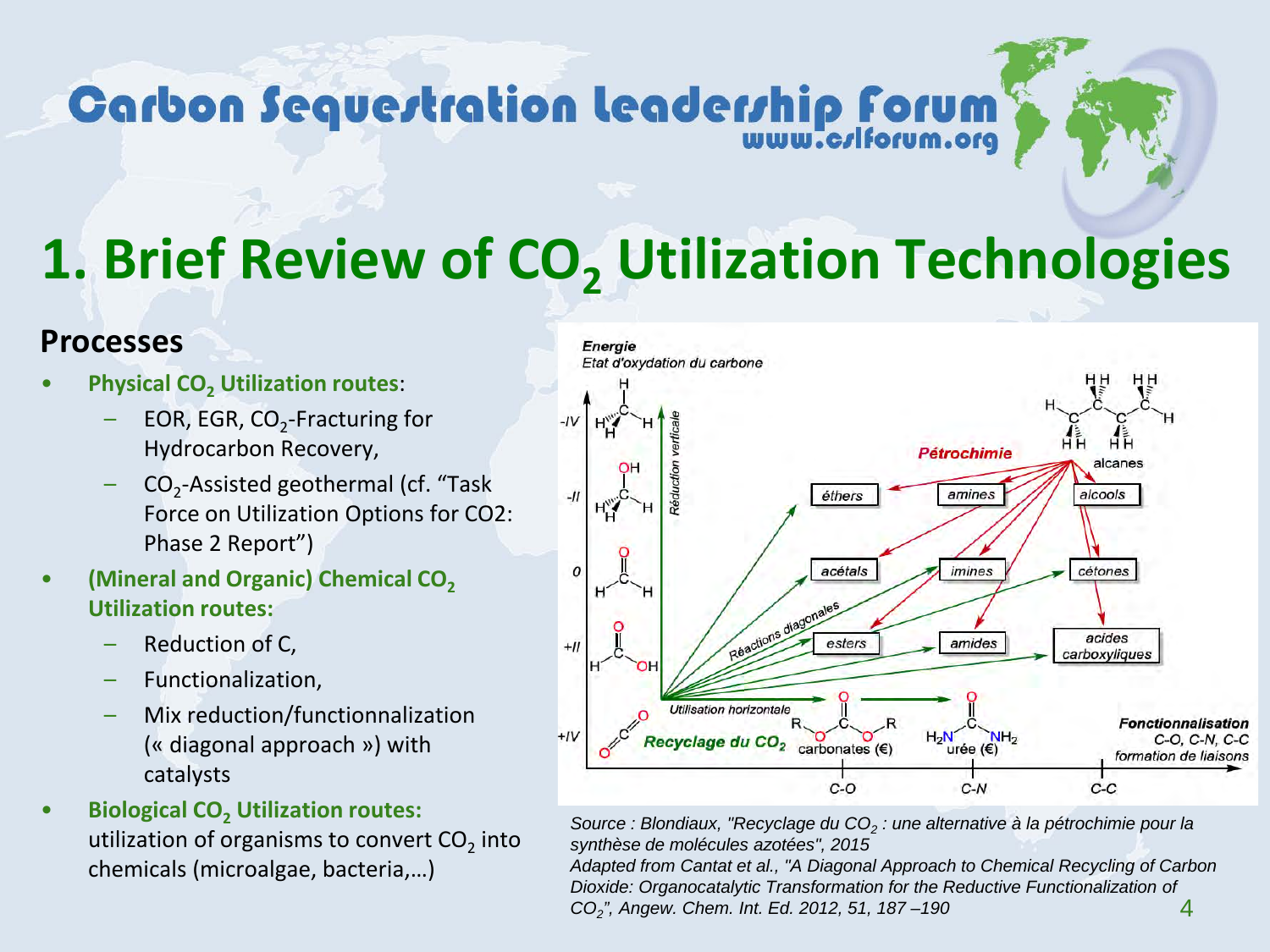### **1. Brief Review of CO<sub>2</sub> Utilization Technologies**

#### **Quantities**

- CO<sub>2</sub> Emissions:
	- In 2014, CO<sub>2</sub> emissions from fossil fuel combustion and industry reached 35.9 $\pm$ 1.8 Gt CO<sub>2</sub>, +60% since 1990.
	- **In 2015, emissions stabilized at 35.7±1.8 Gt CO<sub>2</sub>** *(Source: Global Carbon Project)*
- CO<sub>2</sub> Utilization in the global mitigation initiatives and efforts:
	- Current Utilization:
		- **180 Mt CO2(mainly for urea and inorganic carbonates manufacture)** (*Source: Armstrong & Styring, 2015*)
		- **+ 70 Mt CO<sub>2</sub> for EOR (Source: CO<sub>2</sub> Utilization Summit, San Antonio, 2015)**
		- **= 250 Mt CO2/yr** utilization **(0.7% 2014's emissions) could be reused**
	- If business models are relevant and regulations are in place: max **2 to 4% overall emissions could be utilized (eg: C<sub>1</sub>-building blocks, mineral carbonation...)**  $\rightarrow$  **It is a way to deploy circular economy** based on a robust industrial sector and infrastructure.
	- It will act as a **complement to other solutions** (efficiency, renewable energies,…) with a potential that should be carefully assessed.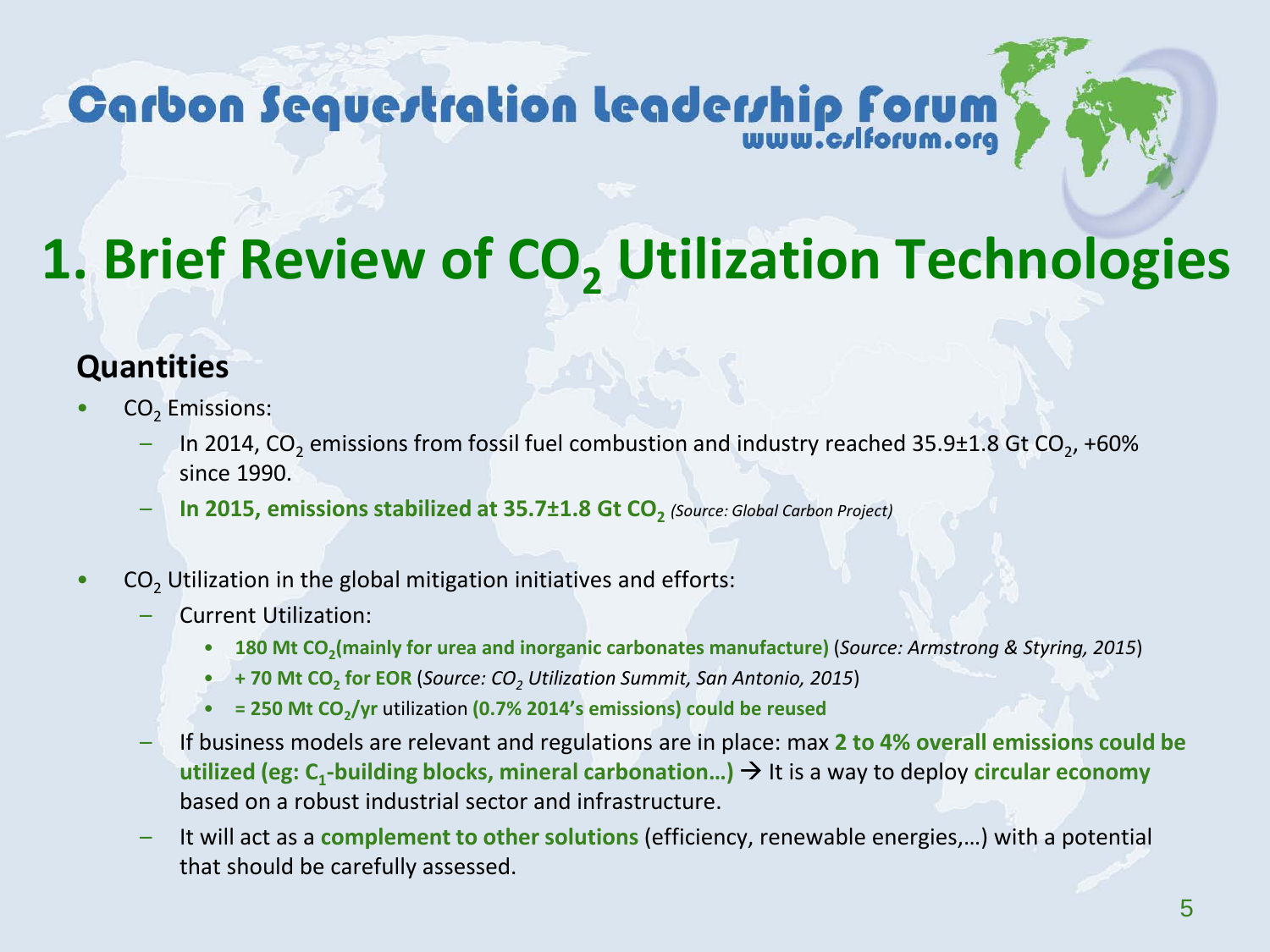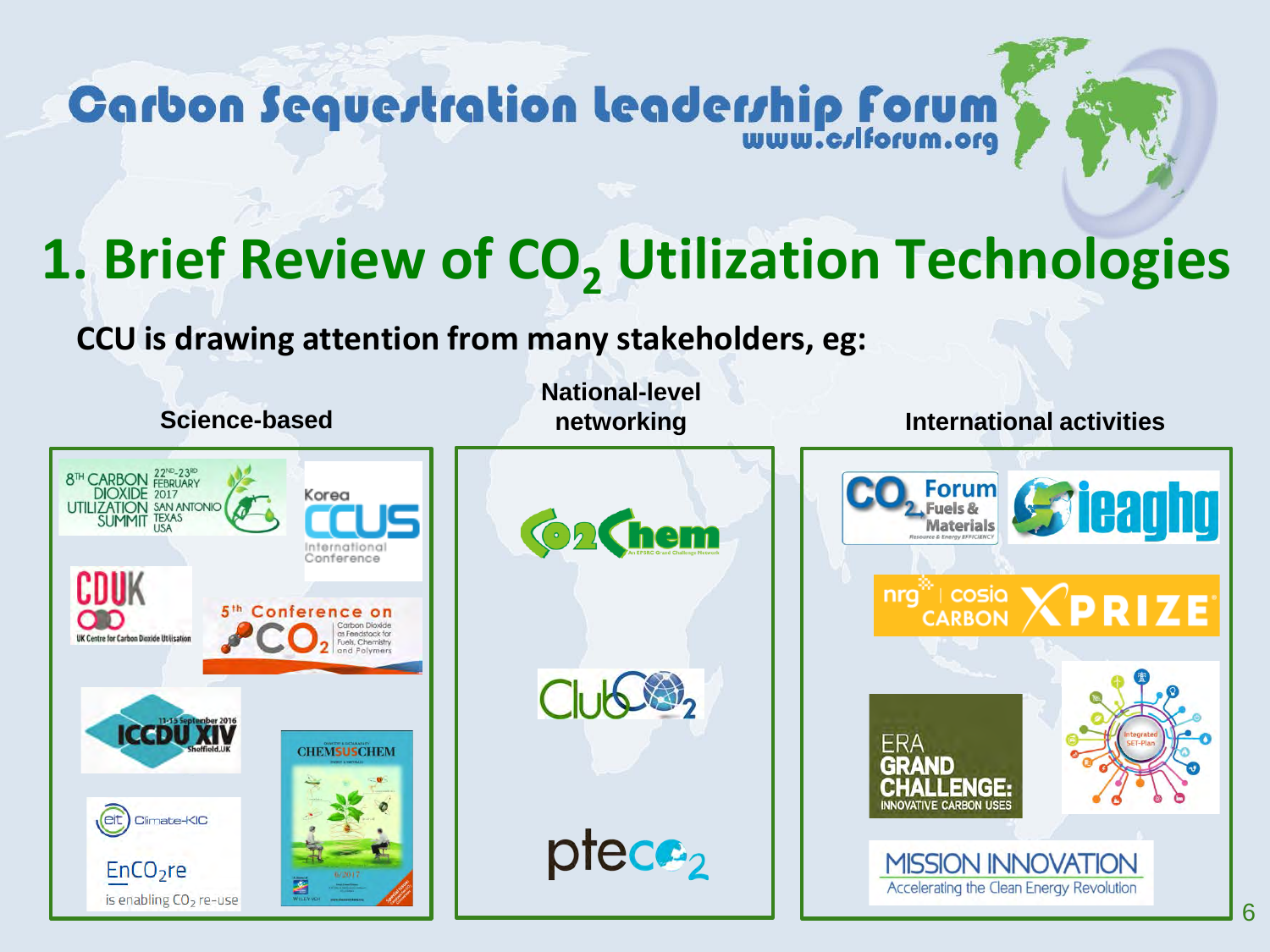### **2. Current actions of Club CO<sub>2</sub>'s French CO<sub>2</sub> Utilization Working Group**

#### **Stakeholders and Objectives:**

- Working Group of Club CO<sub>2</sub>
- 24 members: industries (Majors and SMEs), public bodies (national and regional-level), public research
- Started in 2013
- Objective:
	- **Sharing** on CO<sub>2</sub> utilization technologies and their potential
	- **Aligning** on key learnings
	- Mainstreaming recommendations on CO<sub>2</sub> Valorisation for France

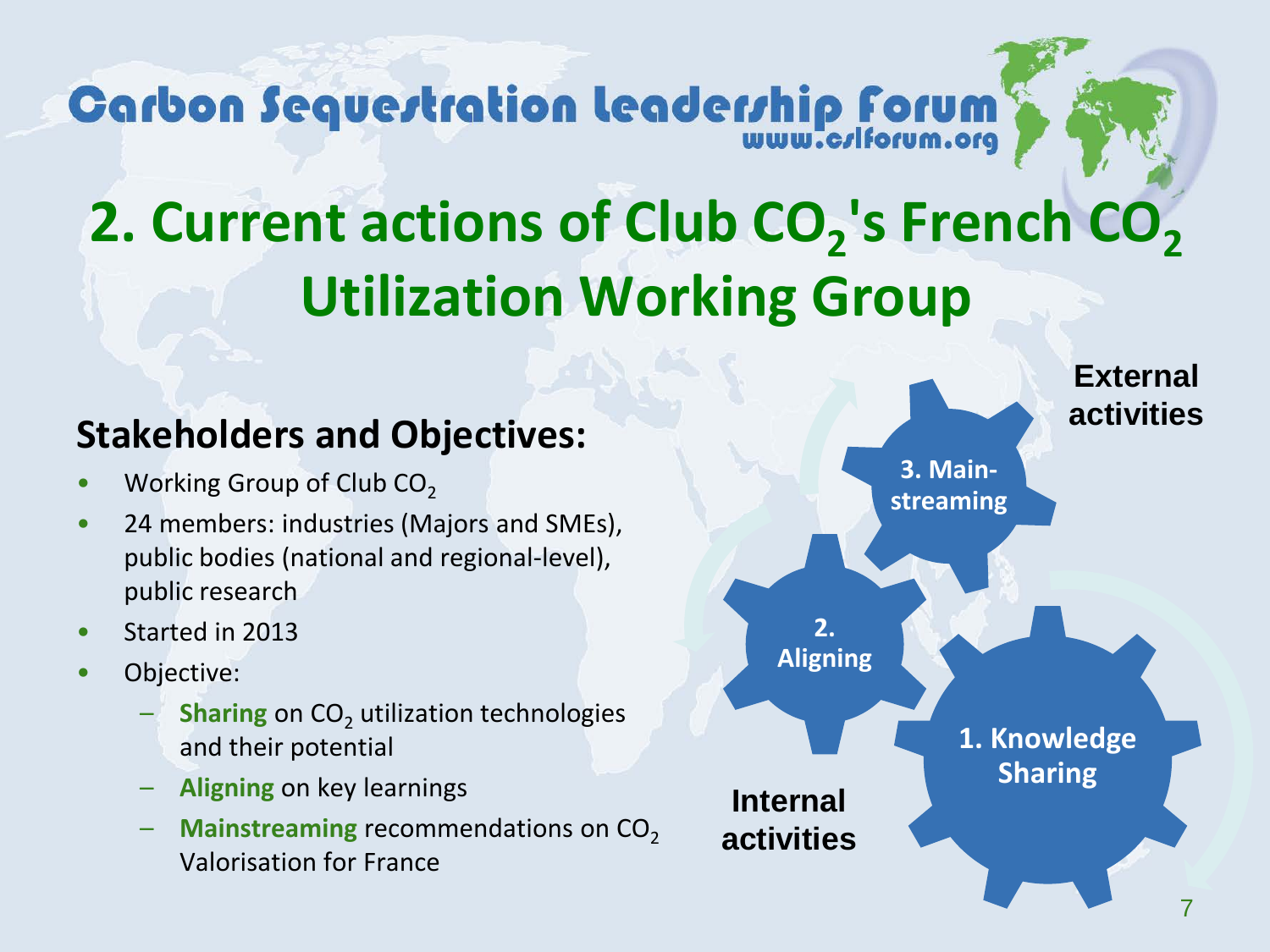### **2. Current actions of Club CO<sub>2</sub>'s French CO<sub>2</sub> Utilization Working Group**

#### **11 actions done or ongoing:**





2 CO<sub>2</sub> Utilon **Workshops (2015, 2016)**



**Mapping of Stakeholders**

Task 10 – Assessment of Environmental benefits of **CCU** 

Task 7 – Public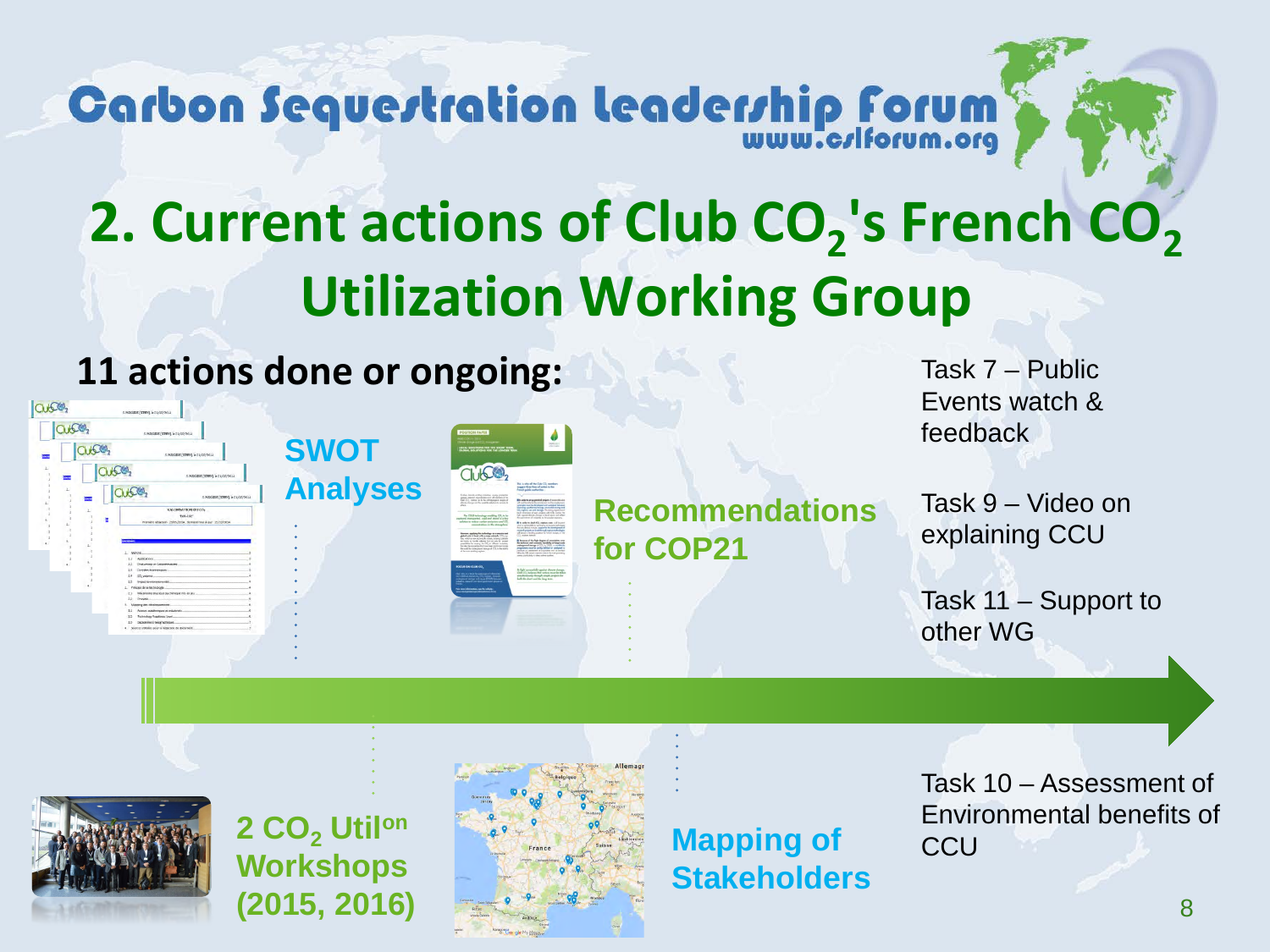## **3. Conclusions and recommendations of the 2<sup>nd</sup> CO<sub>2</sub> Utilization Workshop**

#### **Facts & Figures**

- **Lyon, Oct. 21st 2016; 71 attendees**
- A 360° overview of CO<sub>2</sub> Utilization, for France and Europe, bringing together French institutions (at local level and national level), competitivity clusters, universities and public research labs, small and big companies from industrial and service sectors.
- Agenda:
	- 1 Plenary Session :
		- Current position and prospects for the **policy-making, regulatory and economic**  aspects of  $CO<sub>2</sub>$  Utilization.
		- Analyses of the **economic and environmental benefits** of different CO<sub>2</sub> conversion processes, based on industrial applications (methanol, polymers, mineral aggregates).
	- 1 Workshop Session to highlight the **conditions for the successful emergence of CO**<sub>2</sub> **transformation technologies** from:
		- A business perspective
		- A territorial perspective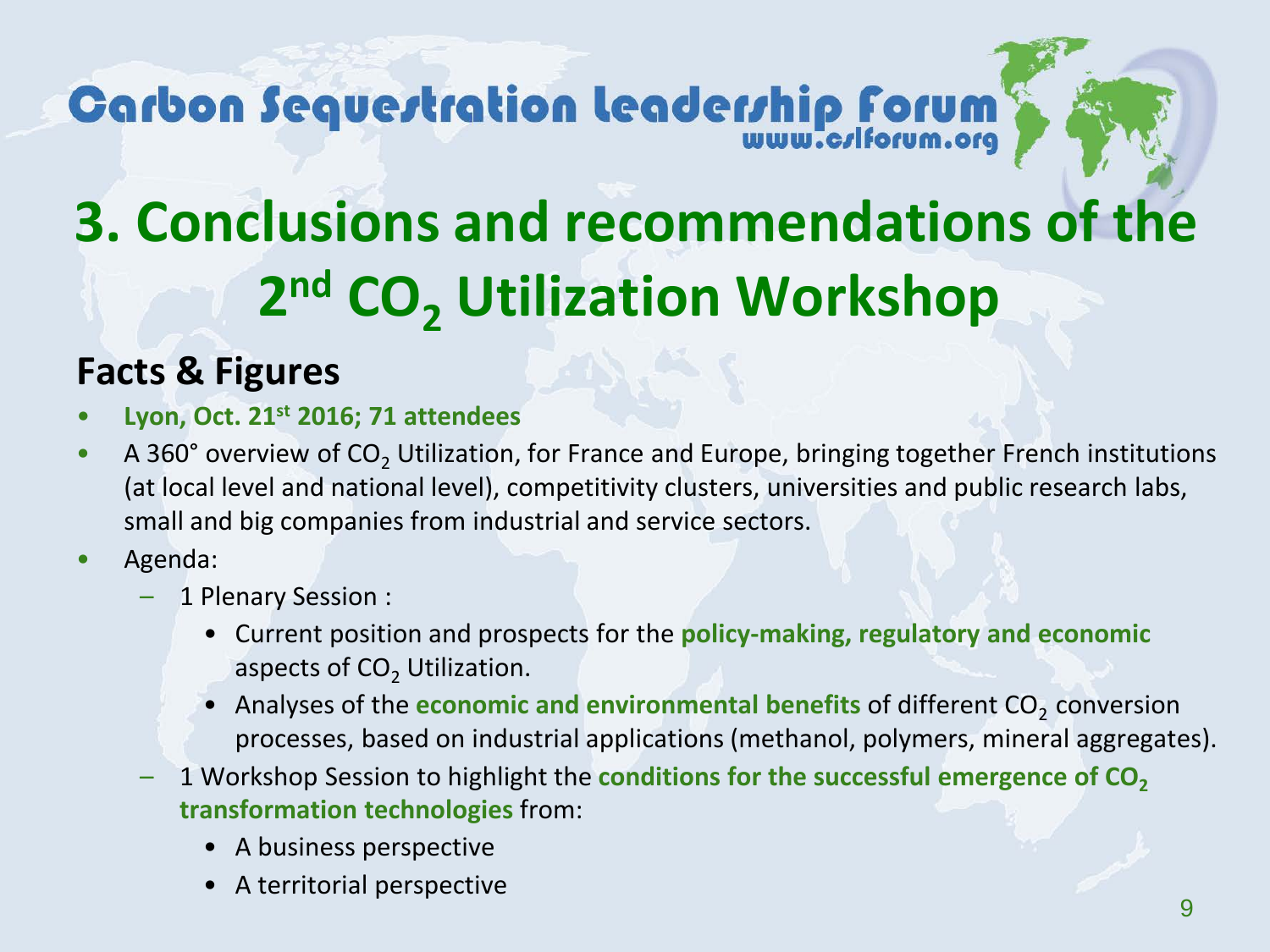## **3. Conclusions and recommendations of the 2<sup>nd</sup> CO<sub>2</sub> Utilization Workshop**

#### **Conclusions drawn**

- Research, Development, Innovation
- **Environment**
- Industries and Business
- Markets and Finance
- **Economics**
- **Territories**
- **Regulation**
- **Stakeholders**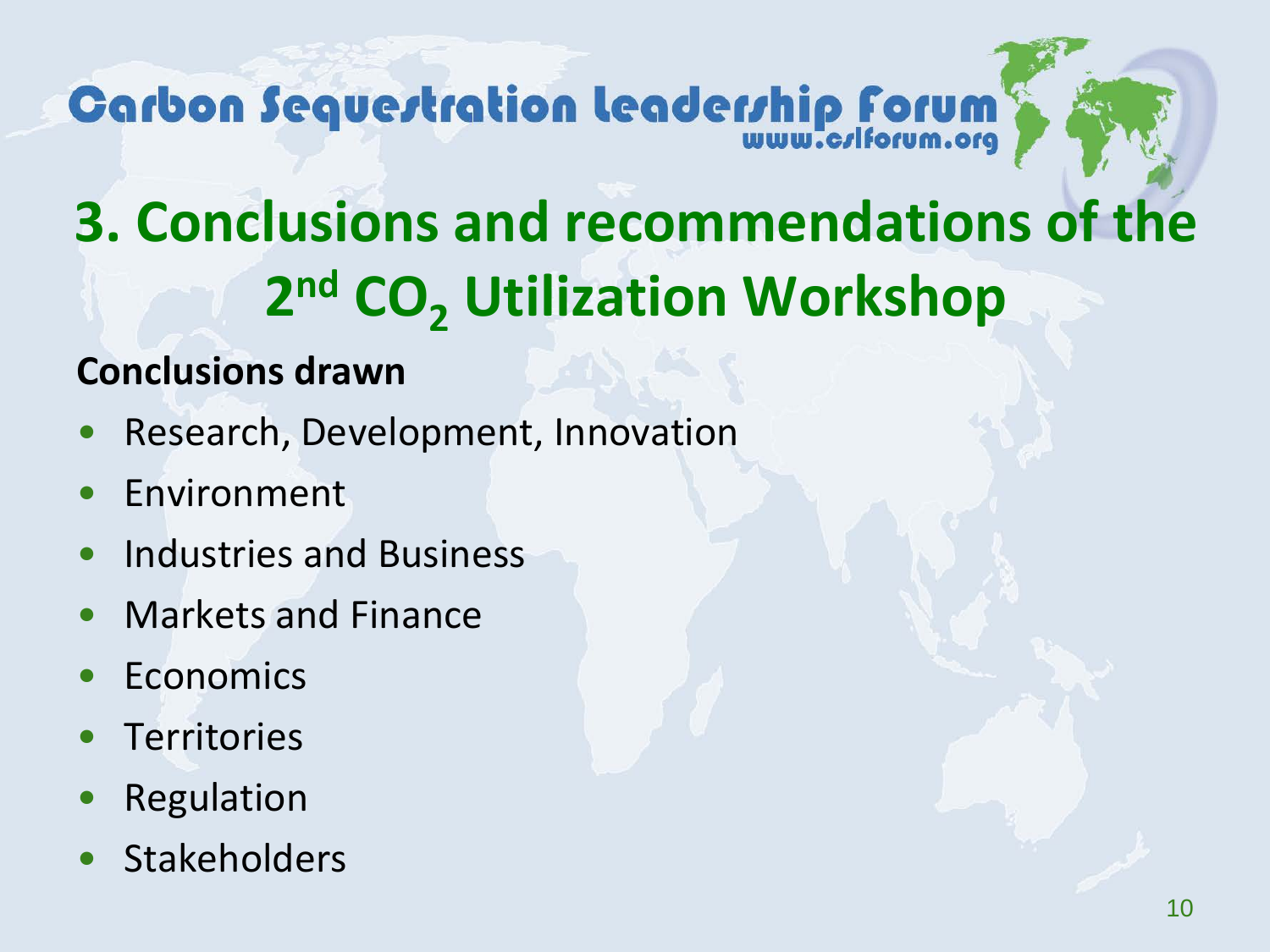## **3. Conclusions and recommendations of the 2<sup>nd</sup> CO<sub>2</sub> Utilization Workshop**

#### **Research, Development and Innovation**

- **Valorization of CO2 is supported at all stages of development**, from the proof-ofconcept at lab scale to the pre-industrial scale within:
	- French Programs (ANR, FUI, ADEME PIA, BPI PIAVE)
	- European Program and Actions (Energy Union, SET Plan, H2020, ERANET)
	- International initiatives (Mission Innovation)
- France has less visibility than other countries regarding its support in term of funding, but the country invested **42 M€** (over a total of 95 M€ budget for projects) over the five last years.
- **Demo-scale plants** must be rolled out to remove technological locks and limit the risks linked to the industrialization.
- Developments must rely upon **public-private collaborations**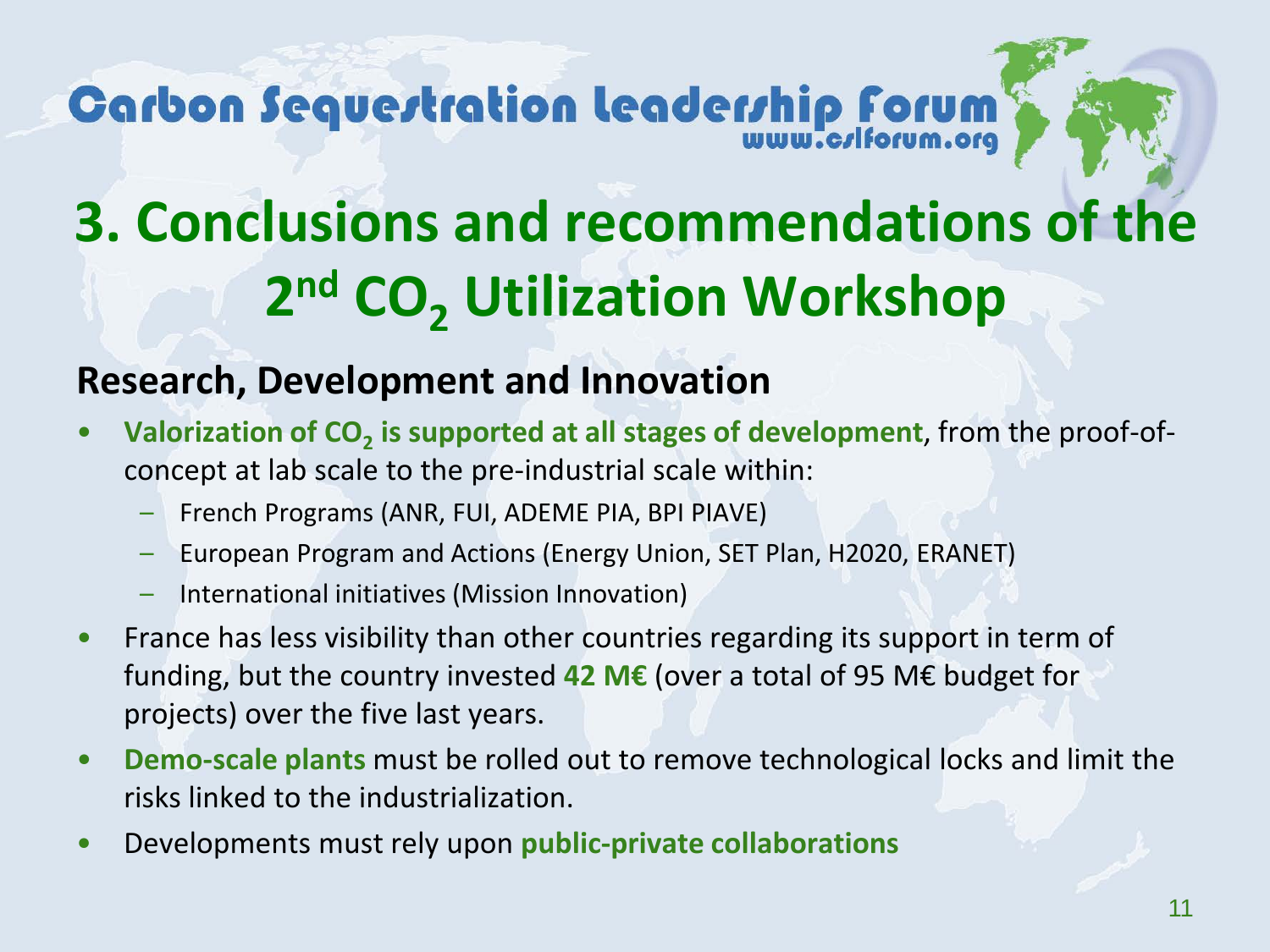

#### **Environment**

- Valorization of  $CO<sub>2</sub>$ :
	- Presents a **potential of mitigation of CO<sub>2</sub> emissions that must be carefully assessed**
	- Should not only be considered in terms of organic or inorganic chemicals production: **services have to be considered:**
		- Lever for managing the intermittency of renewable energies
		- Substitution to more impacting solutions
	- Needs **significant amounts of renewable energies** (e.g. for green H2 production)
- About environmental assessments:
	- Need a **clear, rigorous and agreed way, as soon as first developments start**
	- Lack of data in LCA databases about captured CO<sub>2</sub>
	- How to allocate environmental benefits between CO<sub>2</sub> and other by-products?
	- Avoid any **transfer of impact** (land use, water use,…)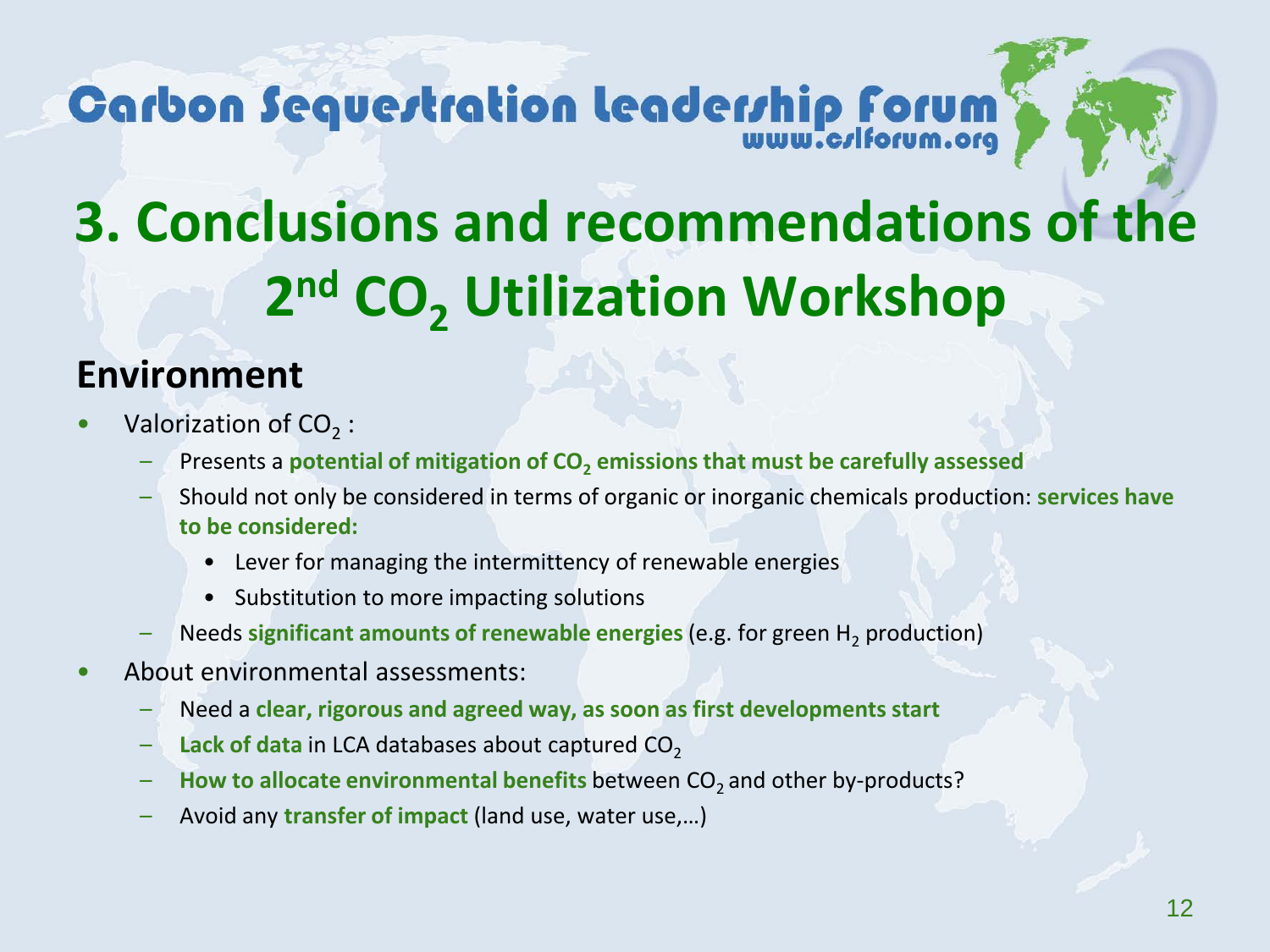## **3. Conclusions and recommendations of the 2<sup>nd</sup> CO<sub>2</sub> Utilization Workshop**

#### **Industries & Business**

- The attendance of many industrial companies to the event highlighted the **willingness to mitigate emissions** and/or to valorize them.
- Valorization of CO<sub>2</sub> is a reality for some pathways, illustrated by CRI (methanol), COVESTRO (polyether polycarbonate polyols) and Carbon 8 (Mineral aggregates): it is a **growth driver**
- But technologies still need **technical and environmental improvements**; the sector also need a **regulatory support** to transform some successes into a wide deployment
- Prospects:
	- **Integration is a key:** CO<sub>2</sub> valorization units must be integrated within industrial parks to decrease conversion costs (materials, thermal exchanges, shared services).
	- The **allocation of constraints and benefits** on the entire value chain must be defined over 4 axis: level of  $[CO<sub>2</sub>]$  to be valorized, avoided  $CO<sub>2</sub>$ , energy requirements, economic benefits.
	- Major companies could be a driver of CO2 utilization: initiatives could emerge, **requesting lower carbon footprints of products and services**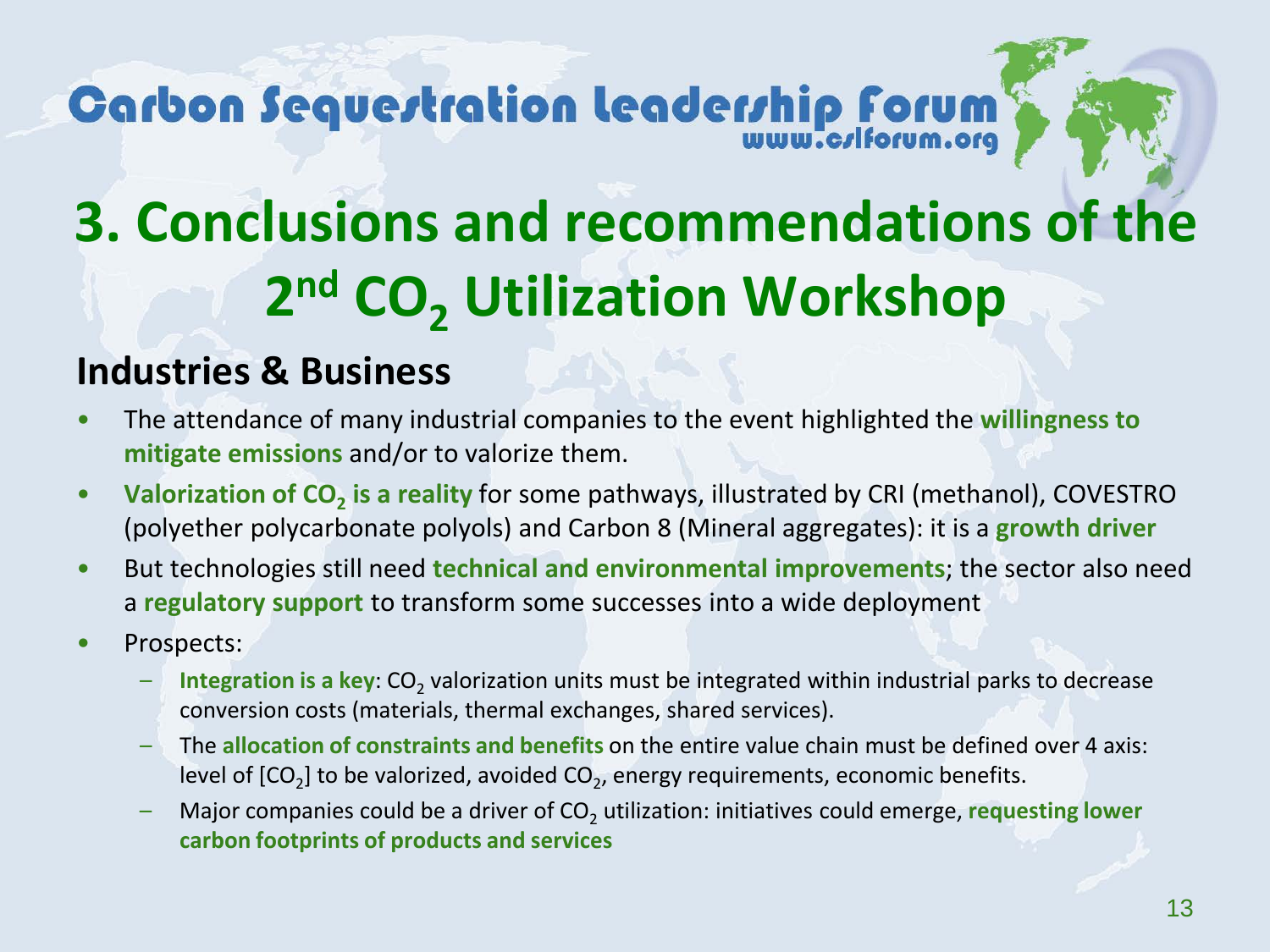## **3. Conclusions and recommendations of the 2<sup>nd</sup> CO<sub>2</sub> Utilization Workshop**

#### **Markets & Finance**

- Financial flows and initiatives:
	- With UNFCCC COP21, a real change is going on
	- **New financial initiatives are emerging**: Financial Stability Board, Institutional Investors Group on Climate Change, Portfolio Decarbonization Coalition…
	- It is an opportunity for CO<sub>2</sub> valorization to be supported by the **reorientation of financial flows** (**5000 G\$** needed for complying with the 2°C scenario by 2100)
- Price & Tax:
	- The trend of a **low carbon price will reverse in the next years** thanks to the momentum initiated at COP21.
	- **Carbon price must be stable and globalized** so as to prevent distortion of competition.
	- In France, the Contribution Climat Energie targets a  $CO<sub>2</sub>$  tax of 56  $\epsilon$ /t by 2020 and 100 **€/t by 2030**.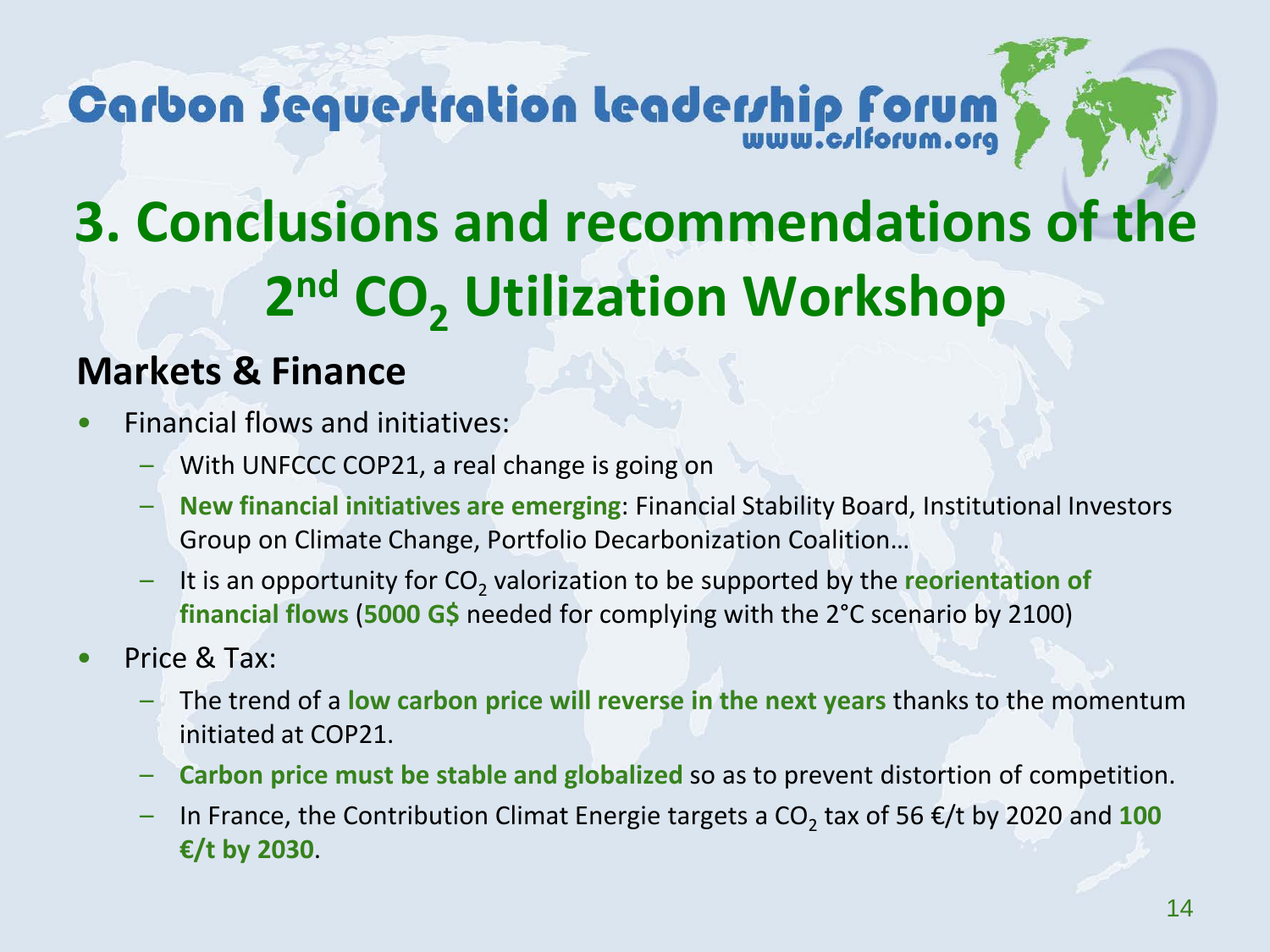## **3. Conclusions and recommendations of the 2<sup>nd</sup> CO<sub>2</sub> Utilization Workshop**

#### **Economics**

- **Business models are difficult to set up** for many pathways of valorization due to:
	- The high cost of the decarbonized energy (eg: hydrogen)
	- The high cost of captured  $CO<sub>2</sub>$  (specifically for mineral carbonation)
	- The current low prices of fossil resources
- There is **no financial incentive to purchase a low carbon-based product** compared to a reference product
- **Investors must be reassured** with respect to risks (long-term securing of raw materials and  $CO<sub>2</sub>$ )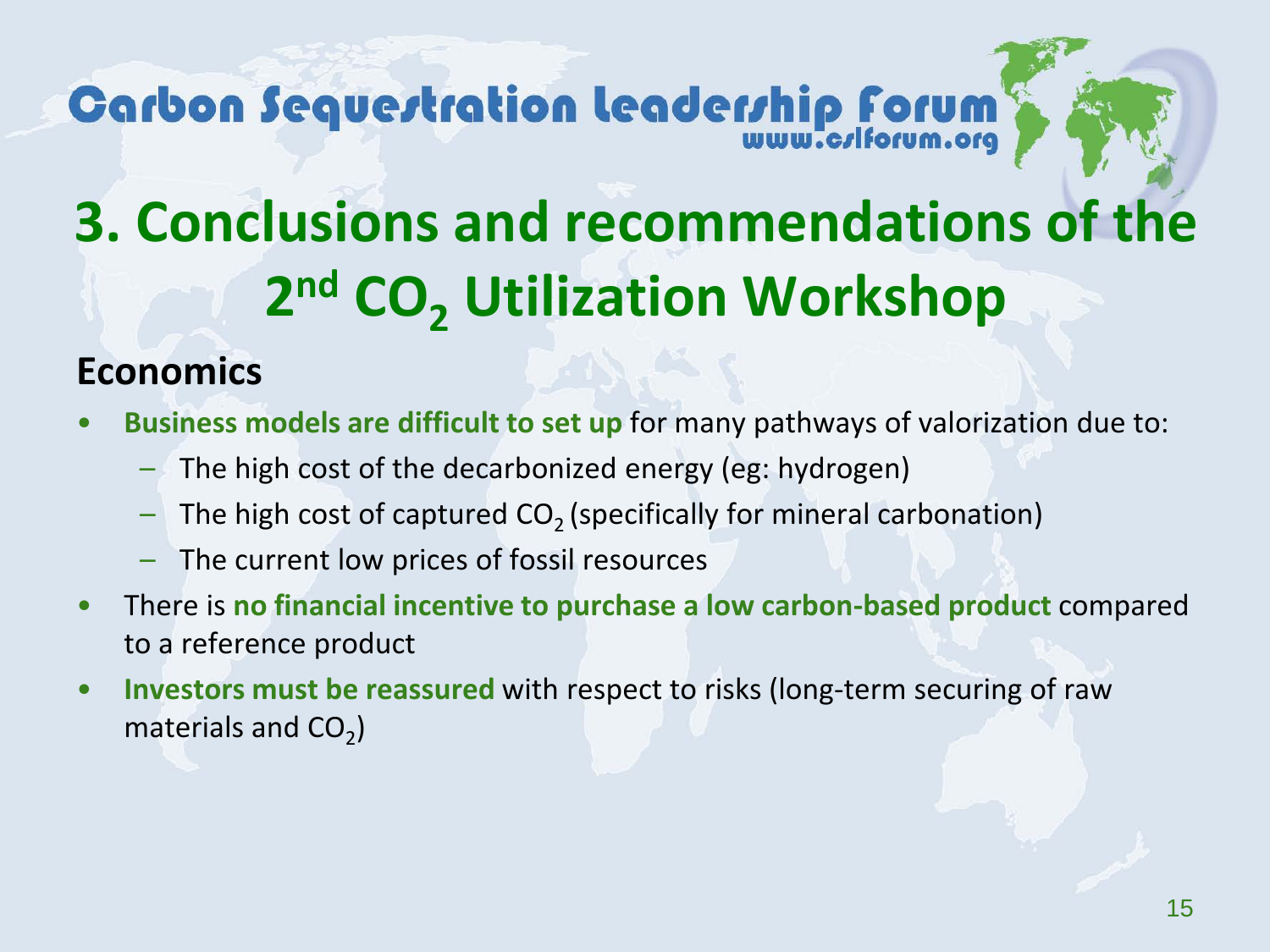

#### **Territories**

- Seek to **maintain their competitiveness** while reducing their impacts on the environment.
- **Promote the installation of CCU plants** in terms of financial support, ease of contacts between stakeholders.
- Examples:
	- Le Havre Développement offers  $CO<sub>2</sub>$  capture solutions (from 1 kg/h to 1 t/h) that could be combined with R&D devices of valorization of  $CO<sub>2</sub>$ .
	- The Marseille's Industrial Port Area seeks to mitigate its CO<sub>2</sub> emissions in particular with CCU technologies (project VASCO2 (biological conversion), project JUPITER 1000 (methanation)).
- To mitigate emissions at a region level, there is a need to couple:
	- **Multimodal connections** (transport, energy) of the **different level of territories** (industrial port area, cities, countryside, homes)
	- **Multi-vector smart grids** (methane ex CO<sub>2</sub>, H<sub>2</sub>, heat, renewable electricity)
	- **CO2 capture and Utilization**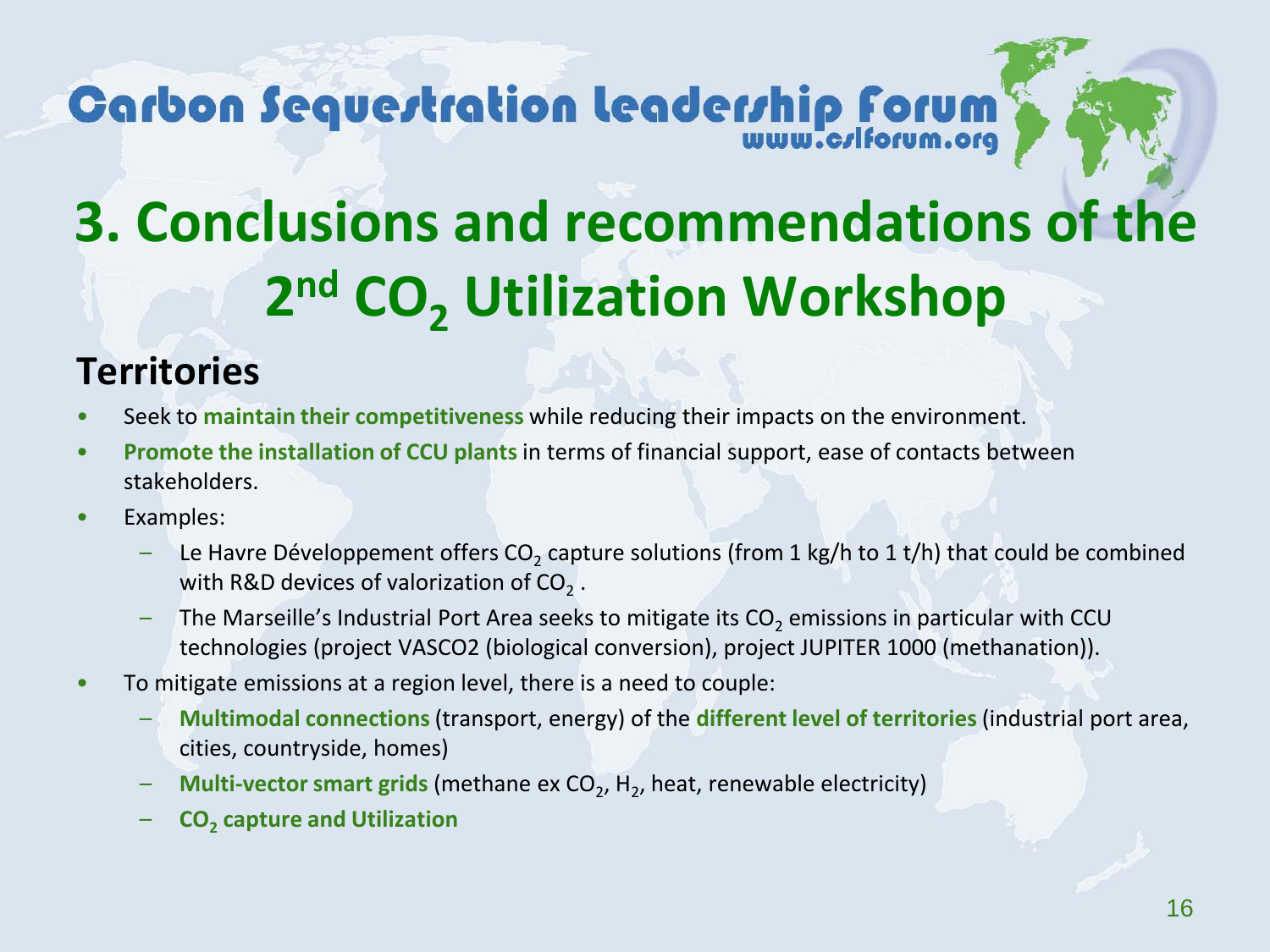## **3. Conclusions and recommendations of the 2<sup>nd</sup> CO<sub>2</sub> Utilization Workshop**

#### **Regulation**

- Focus on France:
	- In France, the **Law of Energy Transition for a Green Growth** (LTECV) provides the framework for technological innovations that contribute to reduce energy consumptions and  $CO<sub>2</sub>$  emissions. It is an opportunity for  $CO<sub>2</sub>$  valorization.
	- Since 2016 the **Public Procurement Reform** is in place and criteria of LCA is now taken into account.
- Prospects & Questions:
	- There is a need to **homogenize regulations** at European level
	- A **label** could contribute to support the sector
	- There is a **lack of clarity or adverse regulation** regarding the benefit of CO<sub>2</sub> abatement between stakeholders: how to recognize stakeholders' efforts for capturing and valorizing their  $CO<sub>2</sub>$ ?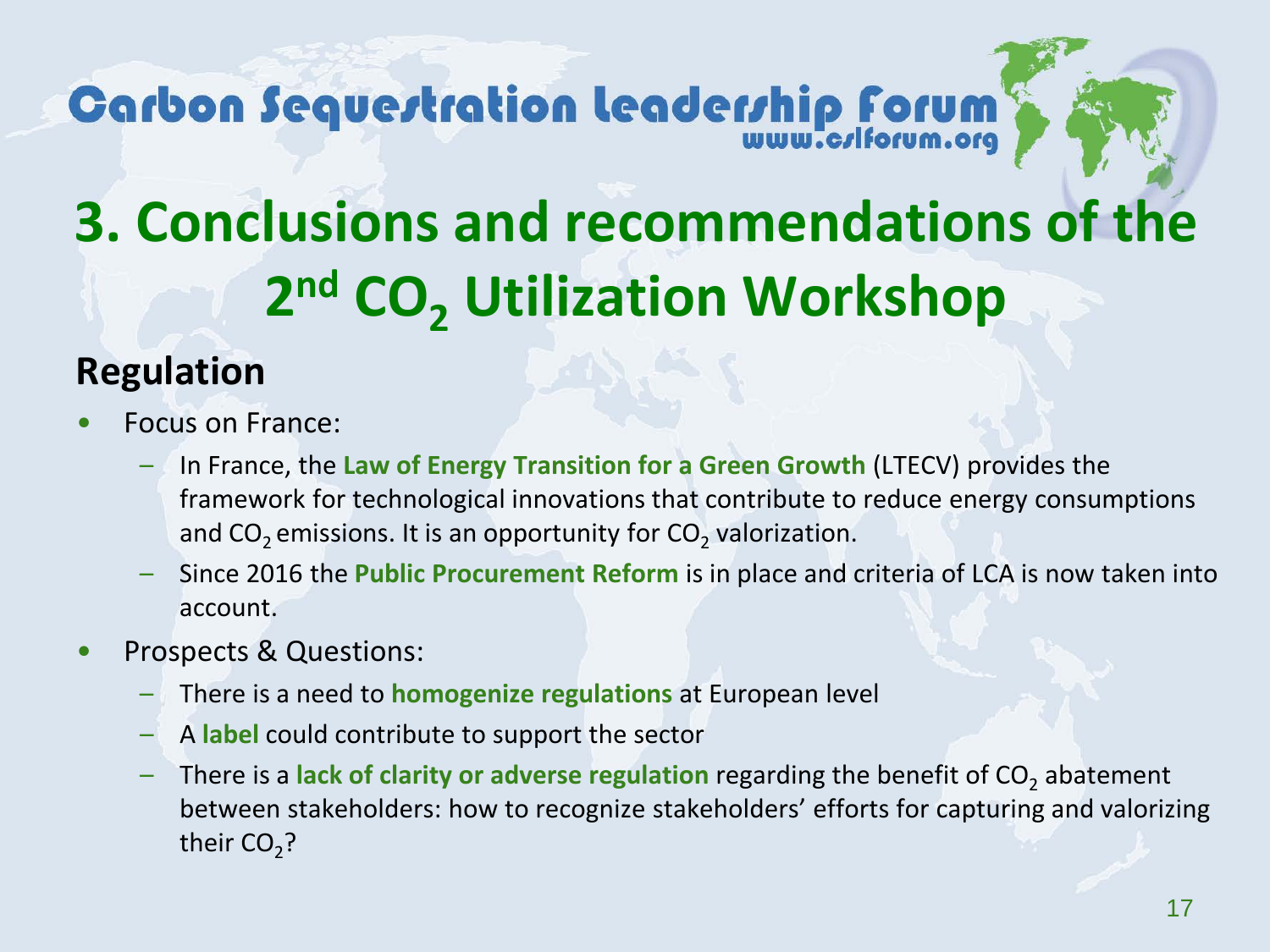

#### **Stakeholders**

- **CCU projects must include as soon as possible all stakeholders** in addition to industrial companies, public research and national-level public bodies:
	- Economic development agencies
	- Civil society actors
	- NGO
- A European Association of CO<sub>2</sub> transformation is in the process of being set up
	- Objective: merge efforts of all stakeholders interested in speeding up research, innovation and market development of  $CO<sub>2</sub>$  valorization solutions in Europe.
- There is a need to:
	- Increase **awareness**
	- **Reassure**
	- **Convince** the civil society with demo-scale projects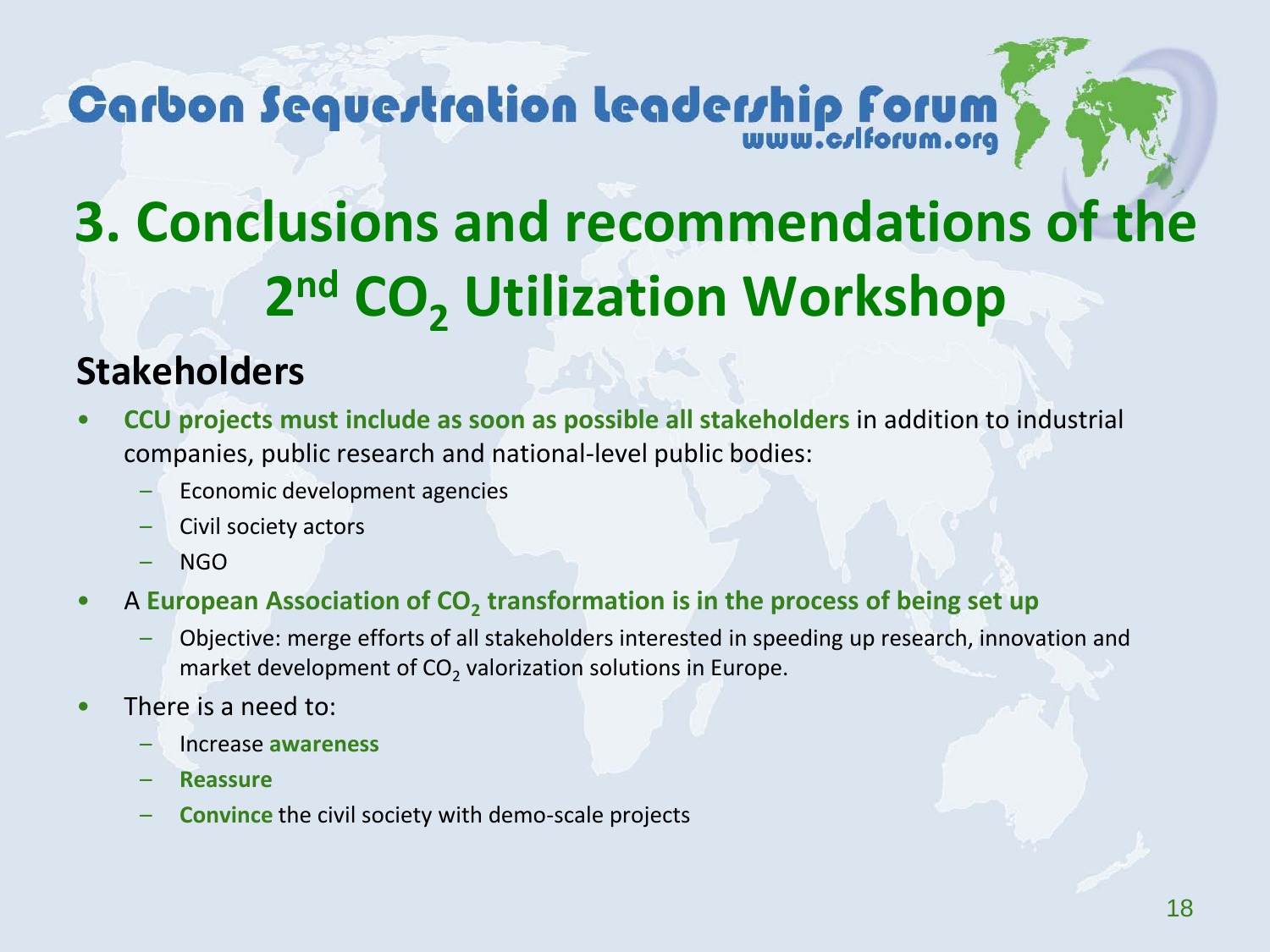### **4. Prospects and challenges of the CO<sub>2</sub> Utilization**

#### **Focus on France's Proposals for Mission Innovation's Challenge 3**

- **Improve life cycle analyses (LCA) for innovative processes and products:** A simple, moderately resource-intensive and widely acceptable LCA methodology needs to be developed to assess the environmental impacts of manufactured products involving  $CO<sub>2</sub>$  utilization.
- Direct use of CO<sub>2</sub> flue gases: One of the issues to be overcome is the high cost of obtaining **CO2**. As lower-cost options develop, including **direct capture from flue gas**, it will be possible to increase the  $CO<sub>2</sub>$  content of the  $CO<sub>2</sub>$ -based products. The direct use of  $CO<sub>2</sub>$  captured from flue gases and appropriately treated should be given priority to keep down the costs of its use: algae production, greenhouses and mineral carbonation are some of the applications to be targeted as a priority.
- **Reduce the energy consumption:** The most CO<sub>2</sub> applications imply high energy consumption. To decrease this energy consumption, a fundamental work is needed for **catalysis** (design of catalyst). Also **mineralisation** is a promising process: identification of key parameters to accelerate the reaction in order to reduce energy consumption is also required.